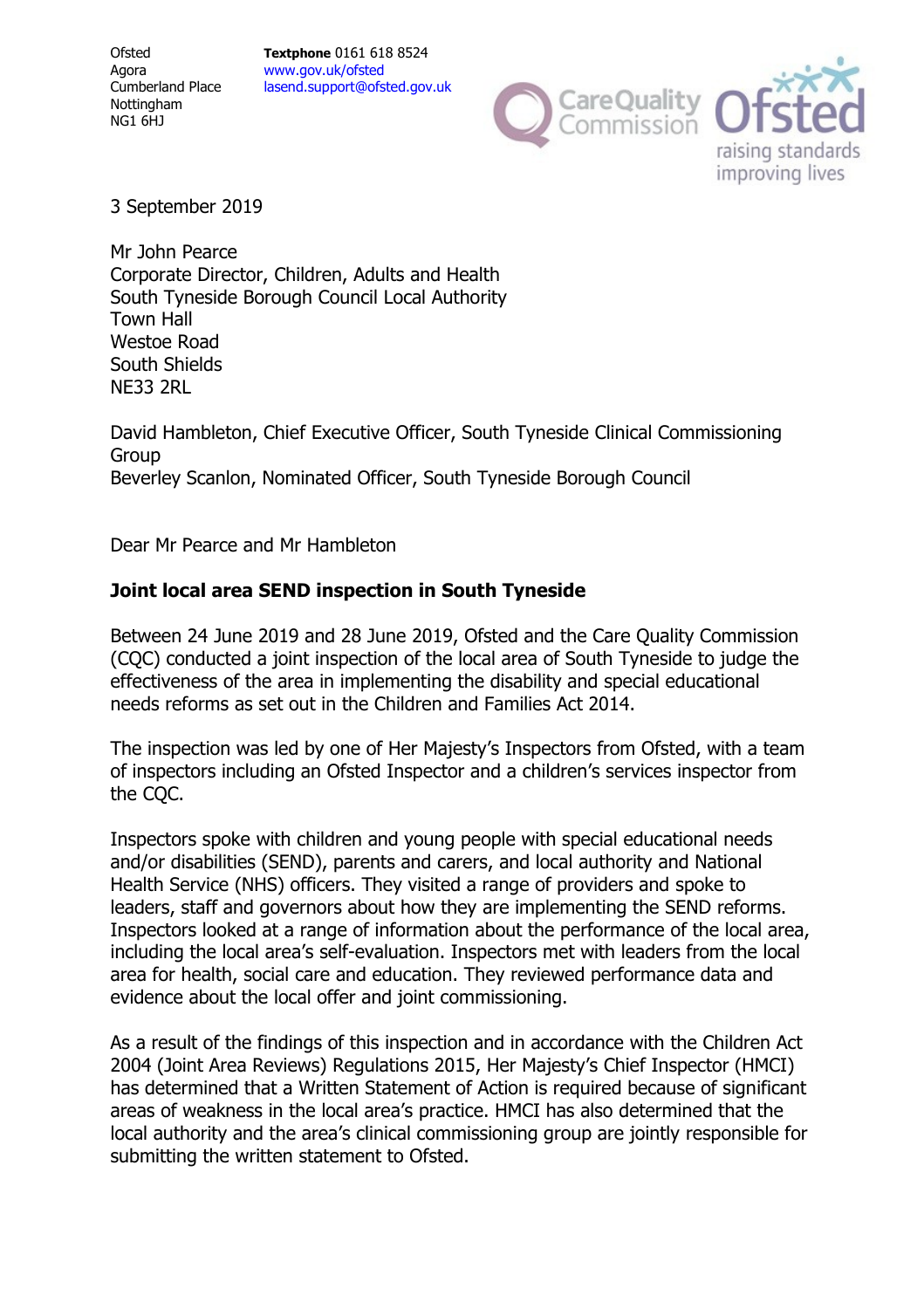



This letter outlines our findings from the inspection, including some areas of strength and areas for further improvement.

# **Main Findings**

- Since 2014, the local area has made insufficient progress in implementing the disability and special educational needs reforms. As a result, children's and young people's needs are not identified, assessed and met in an effective way.
- Important aspects of education, health and care (EHC) assessment and planning need further development. There is variation in the engagement of local area professionals in the statutory assessment process. Until recently, EHC plans lacked detail, specificity and, for the majority of children and young people, any real ambition.
- Local area leaders do not have a comprehensive enough understanding of the day-to-day experiences of children and young people with SEND, and their families.
- Coproduction (a way of working where children and young people, families and those that provide services work together to make a decision or create a service which works for them all) for individual children, young people and families, and at a strategic level, is not well enough established as a way of working in the local area.
- D Joint commissioning to meet the needs of children and young people with SEND is not well established. The development of a better, more integrated, approach to joint commissioning is undermined by weaknesses in the partnership's analysis and understanding of the needs and experiences of children, young people and families.
- Quality assurance systems are at an early stage of development and the local area's evaluation of its own effectiveness is not sufficiently robust.
- **Despite gaps in service commissioning, some children and young people** access high-quality services that make a positive difference to the outcomes they achieve.
- Too few families know how to get the help and support that will make a difference. Communication between EHC professionals and between the local partnership and families is not strong enough.
- Committed frontline professionals in EHC services go the extra mile and make a valuable difference to children and young people with SEND and their families. The last 12 to 18 months have seen a redefined and more determined focus on the SEND agenda in South Tyneside.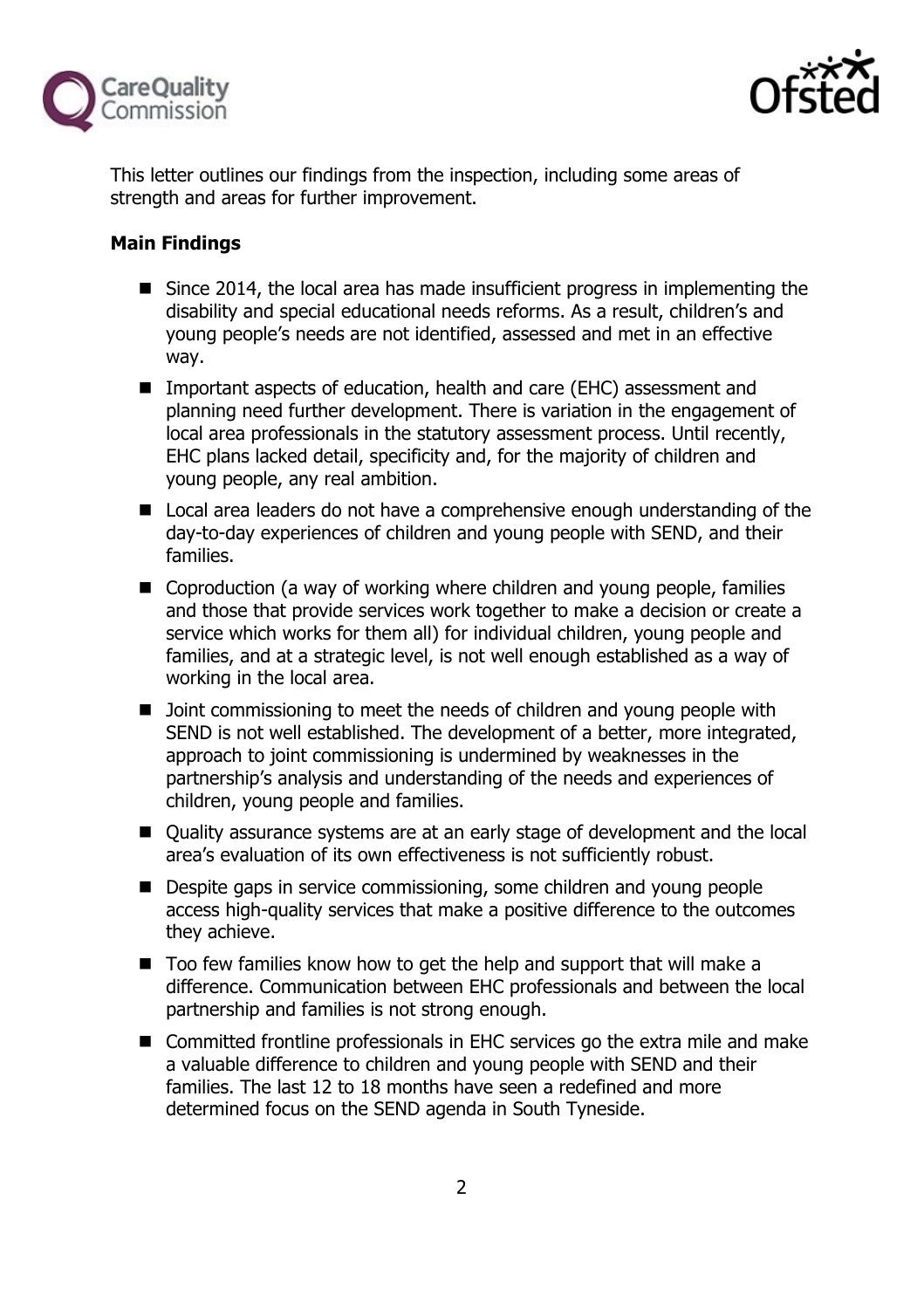



■ The identification of young children's needs is a strength. EHC professionals work in a joined-up way to meet the special educational needs of children aged  $0$  to  $5$ .

#### **The effectiveness of the local area in identifying children and young people's special educational needs and/or disabilities**

## **Strengths**

- The specialist health visitor for SEND supports a range of families in a highly effective way and acts as a conduit between universal and specialist health teams. The health visiting service supports the identification of children's needs well through the timely completion of the five health and development reviews that are carried out as part of the Healthy Child Programme.
- Co-location of services, such as midwifery, 0 to 19 services and community children's nursing teams, is effective in promoting information sharing and supporting identification of children's and young people's new and emerging needs.
- The early help team-around-the-child approach is working effectively for those families who opt in to the service.
- The educational psychology service is highly regarded. Assessments carried out by the service are comprehensive and helpful. The hearing impaired service is equally valued. In the early years, parents appreciate the early identification of their children's needs and the help and support provided by the portage service.

## **Areas for development**

- The experience of children, young people and their parents going through the SEND system is too variable. The introduction of 'Ranges' (South Tyneside's guide to the assessment and identification of SEND) is bringing consistency to assessment. However, some parents recount significant issues with the timely and accurate identification of their children's needs, the quality of support plans and the way in which plans are implemented and reviewed.
- Some parents who are concerned that their children may have SEND are unsure how to raise this with educational settings and professionals. They are not signposted routinely to support and advice sources in the local area.
- The recent introduction of a single electronic records system is enabling some health practitioners to better understand the range of health assessment and interventions that families are receiving. However, there is some way to go to ensure that all relevant professionals have access to this system and that information is shared and supports the 'tell-it-once' approach effectively.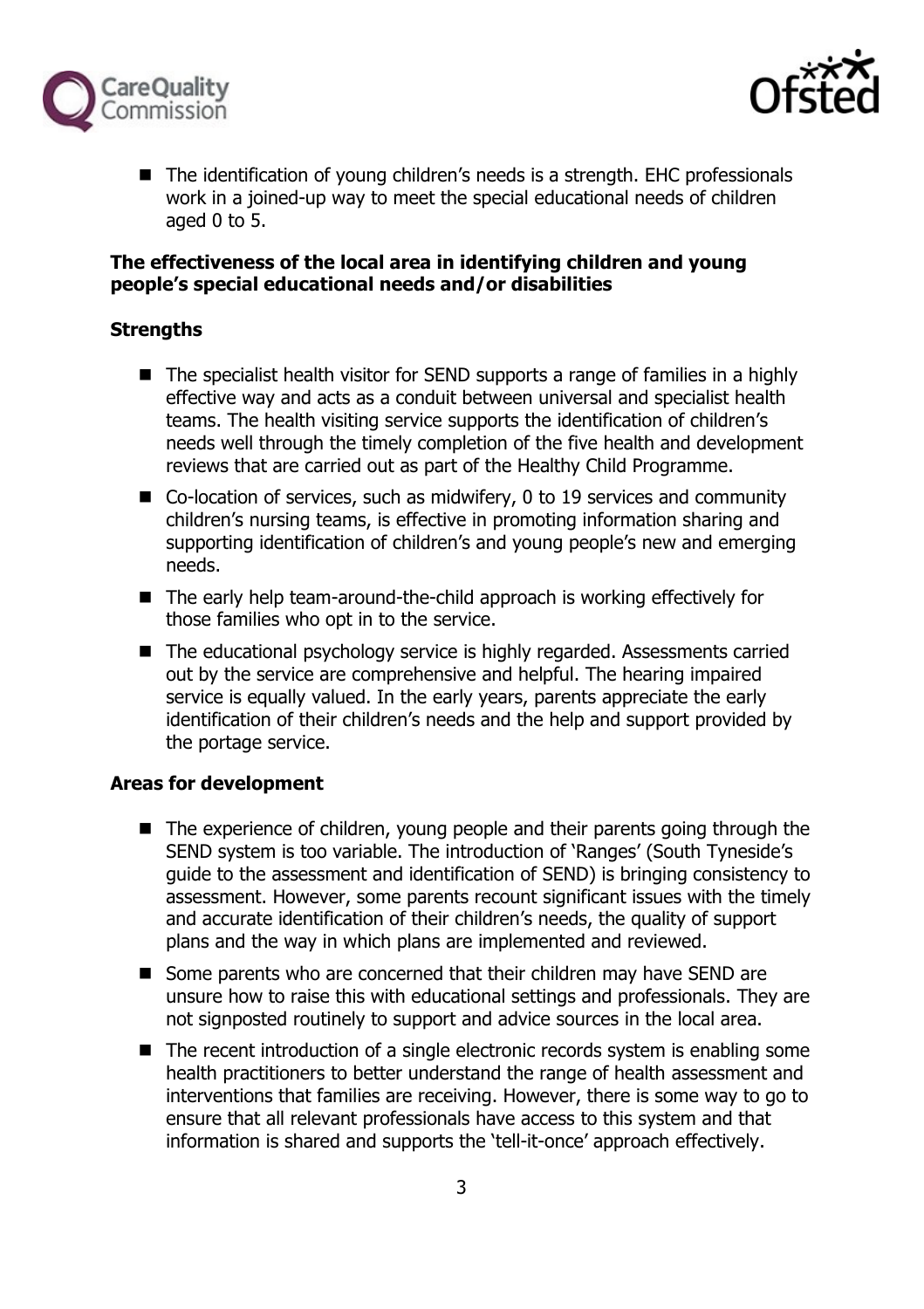



## **The effectiveness of the local area in meeting the needs of children and young people with special educational needs and/or disabilities**

# **Strengths**

- At an individual level, there is evidence of improved planning to meet children's and young people's needs. Following training facilitated by the local authority, many special educational needs coordinators (SENCos) are using South Tyneside's new 'Ranges' document well to identify and meet individuals' needs.
- Health visiting services provide training for professionals to support children under five years old with their speech, language, communication and behavioural needs. This is helping to mitigate the impact of longer waiting lists for specialist assessment from other teams.
- Transitions have improved, especially between Nursery and Reception classes. Planning to enable seamless transition between different phases of education is taking place earlier than previously.
- The children, young people and families who access a short break are very positive about the range and impact of the activities on offer.
- The 'lifespan' approach within the Lifecycle Mental Health Service facilitates transition into adult services well. This approach also helps to identify and support children and young people with mild to moderately severe mental health needs that were previously unmet.
- The educational psychology service, alongside the pre-school and portage service, provides a comprehensive training offer to schools through servicelevel agreements and to early years settings.

## **Areas for development**

- **Parents told inspectors that children and young people receiving support for** SEND are excluded informally, sometimes on repeated occasions, from schools in the borough prior to gaining admission to specialist provision. Some children and young people are spending long periods of time out of school.
- Parents told inspectors repeatedly that the quality of the provision for children and young people with SEND and the level of understanding of their needs are not good enough.
- There are gaps in commissioning to meet children's and young people's needs, despite the work of the committed frontline professionals. As a result, too many children's and young people's needs are not met well.
- Weaknesses in planning and a lack of joined-up working impact negatively on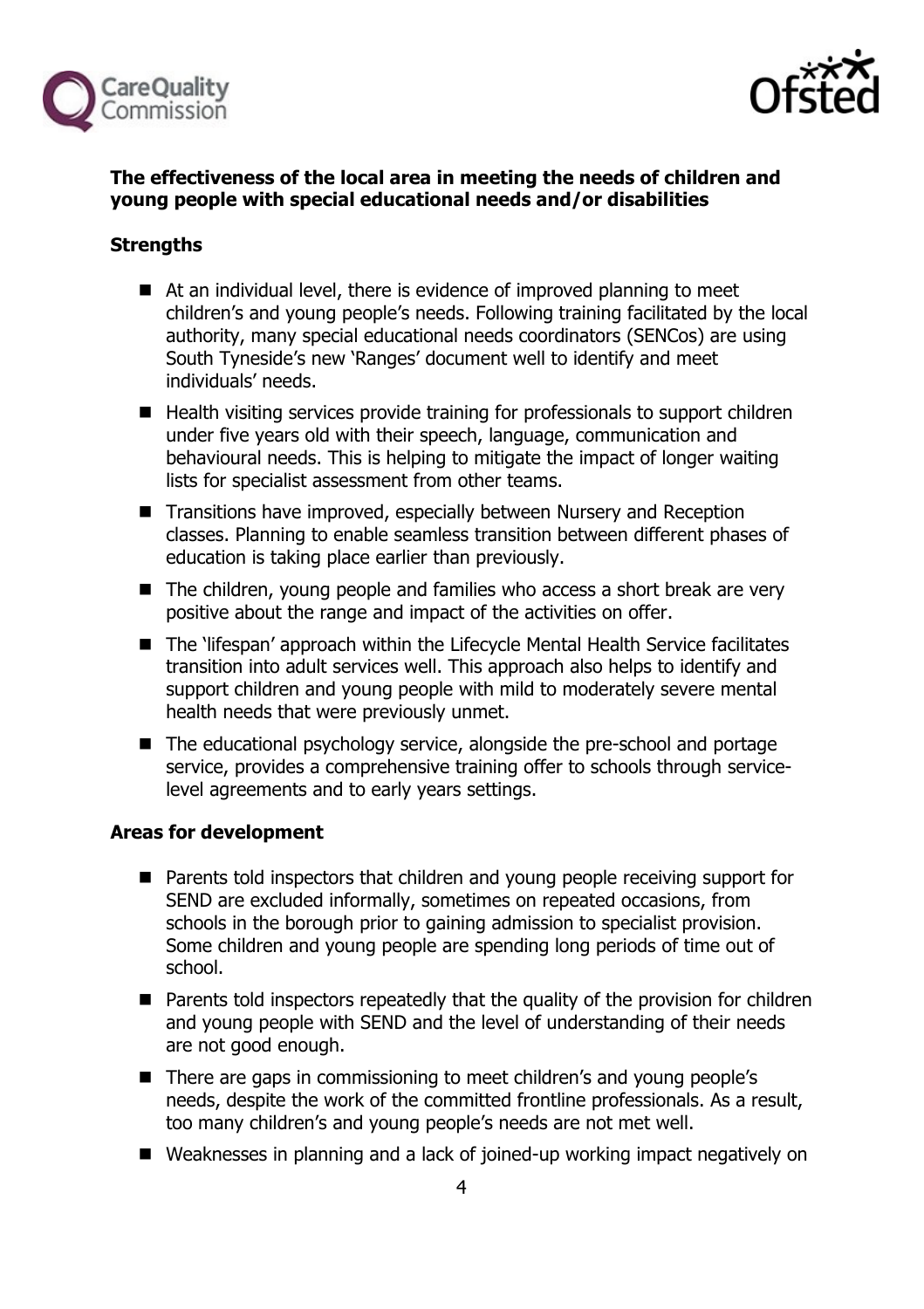



families' experiences of services. There are weaknesses in how the whole system comes together to support children's and young people's needs. Training and workforce development focusing on children and young people with SEND have not been fully implemented.

- Leaders acknowledge that aspects of the information, advice and support require development. Partners, including parents, are not signposted routinely to appropriate organisations for advice and support. Many parents are unaware of the local offer. It is difficult to navigate, with outdated information and hyperlinks that do not work. There is a lack of awareness about the parent and carer forum and its role.
- There is variation in the effectiveness of the diagnostic pathways for autism spectrum disorder between age ranges. The multi-disciplinary process that is in place for under-fives is not replicated for the five to 18 population.
- $\blacksquare$  In EHC plans, education settings continue to be identified as the lead partner, rather than there being a strong holistic approach to meeting children's and young people's needs. Some plans have little or no information in the 'all about me' or 'parental views and aspirations for my child' sections. Children's, young people's and parents' views are not routinely incorporated into EHC plans. This is not in keeping with the person-centred approach advocated in statutory guidance.
- The quality of referrals received into health services is inconsistent. There has been limited exploration of the need for ongoing training for professionals and the audit of referrals. This leads to some children and young people 'bouncing' between services in the system. They do not access appropriate support in a timely way.
- Access to key services within health, for example to therapies, the Lifecycle Mental Health Service and children's and young people's services, remains an ongoing and increasing challenge, with lengthy waiting lists. There is more to do to tackle the legacy of historical cases and meet the levels of ongoing demand.

## **The effectiveness of the local area in improving outcomes for children and young people with special educational needs and/or disabilities**

## **Strengths**

■ There are compelling examples of a specific professional or a team of professionals making a difference for children and young people with SEND, and their families. For example, pupils who attend special school provision describe how their specific needs are met well. As a result, their behaviour has improved, they attend school every day and they are learning more to catch up with their peers. They appreciate and acknowledge the 'motivational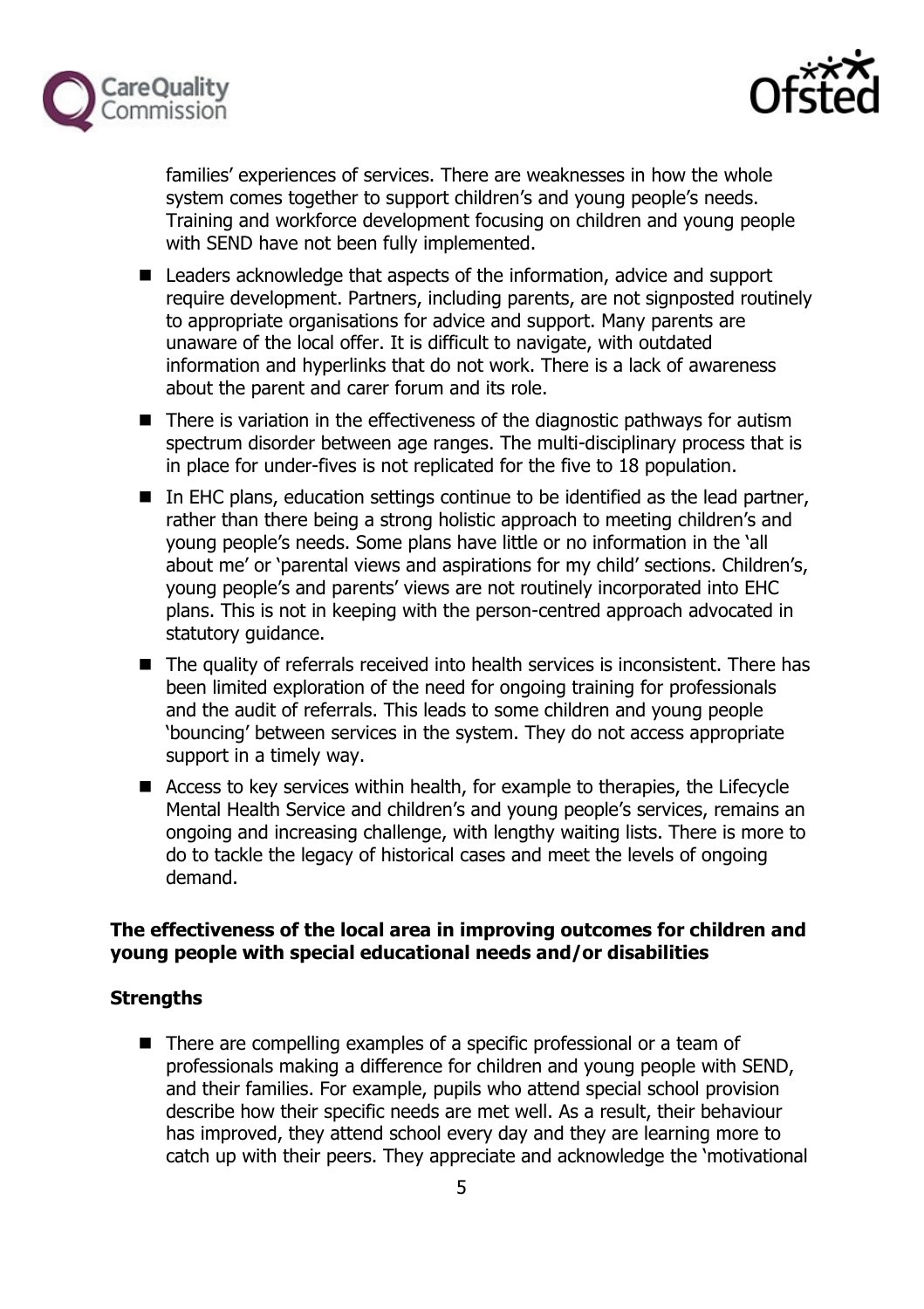



vibes' of their current provision and have very high aspirations for the future.

- In specific instances, commissioning is highly responsive to the individual child's or young person's identified needs. For example, a young person's health-related needs are being met fully because of the provision of a highly specialised piece of equipment in a very timely manner.
- The proportion of EHC plans issued within the statutory 20-week period has been above the national average over time.

#### **Areas for improvement**

- Some EHC plans have not been reviewed in a timely way. For example, the EHC plans of some young people attending post-16 educational settings have not been reviewed since they attended secondary school. These plans contain no indication of the courses to be followed or the provision required. This lack of review fundamentally weakens local area leaders' ability to meet children's and young people's needs and improve their outcomes.
- Some parents report that they do not recognise their child in their EHC plan. The plans are not personalised well. Many are incomplete, some having no information included about the child's or young person's health and social care needs. Many plans lack ambition. There are few links between the child's or young person's aspirations and the outcomes in plans. Although SENCos appreciate the provision of recent 'outcomes and provision' training, it is yet to bear fruit for South Tyneside's children, young people and their families.
- Leaders acknowledge that 'preparation for adulthood' is a priority area for development in the local area's provision. The local area does not have a clear understanding of the outcomes that young people aged 16 to 25 are achieving. There is insufficient provision and support for these young people to achieve their ambitions, travel independently and make choices about where they study, work and live. Different strands of the local area's work are not planned, coordinated and evaluated in a joined-up manner.
- $\blacksquare$  Parents are not involved systematically as equal partners in the joint commissioning of services. Beyond the early years, there is a limited understanding of the roles and responsibilities of EHC teams across the local area. Currently, SEND services are not commissioned for children and young people across the full 0 to 25 age range. This important aim of the reforms is not being realised in South Tyneside.
- The joint commissioning unit is bringing partners together through South Tyneside's 'alliancing' approach. Despite this, the variation in how services are commissioned is far too wide. In some instances, committed practitioners have to work with children and young people beyond the specified age range to bridge gaps in support.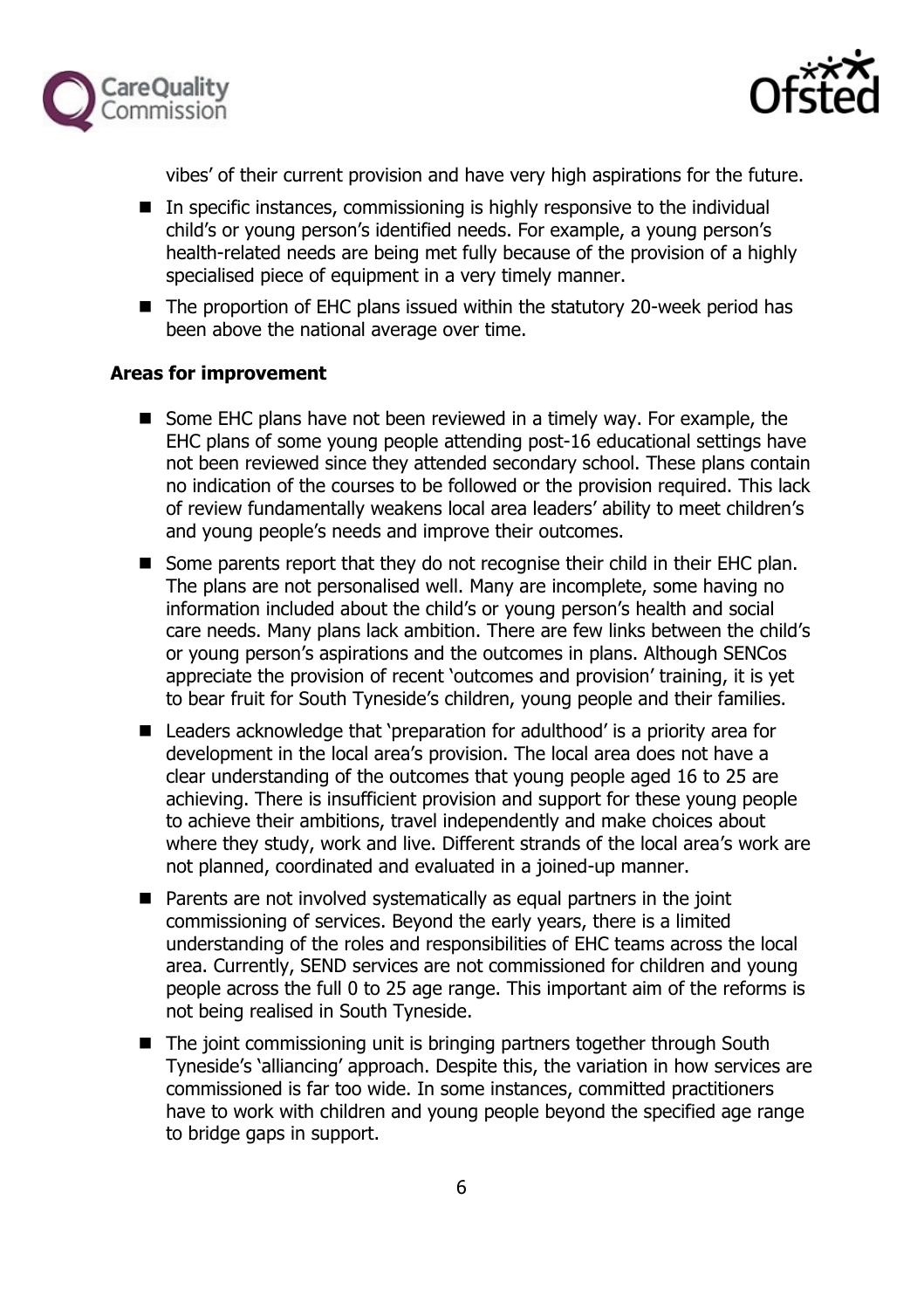



- Since 2014, leaders have not focused well enough on implementing the SEND reforms. The recent appointment of a designated clinical officer is redefining health leaders' focus. While it is too early to assess the impact of the role to date, the postholder has a clear plan of action to improve the SEND arrangements in South Tyneside.
- Leaders' understanding of children's and young people's aspirations and outcomes is not robust enough.
- The proportion of children and young people receiving support for SEND without an EHC plan and subject to permanent exclusion is not reducing over time. As the local area's data sets on exclusions do not include specific data for pupils with SEND, professionals are unable to evaluate if the actions they are taking are addressing the issue successfully.
- Beyond the early years, there is a limited understanding of the roles and responsibilities of EHC teams across the local area.

The local area is required to produce and submit a Written Statement of Action to Ofsted that explains how it will tackle the following areas of significant weakness:

- $\blacksquare$  the quality of EHC plans, the regularity with which they are reviewed and the involvement of education, health and social care professionals in their development and review are too variable
- strategic, needs-led joint commissioning is not fully developed or embedded and there are unacceptably long waiting lists for some services
- leaders do not understand fully the impact of the local area's provision on the experience and outcomes of children and young people with SEND, and their families
- coproduction, engagement and communication with parents require development
- arrangements for meeting the needs of 16- to 25-year-olds with SEND and improving their outcomes, especially in preparing successfully for adulthood, are not fully effective.

Yours sincerely

Belita Scott **Her Majesty's Inspector**